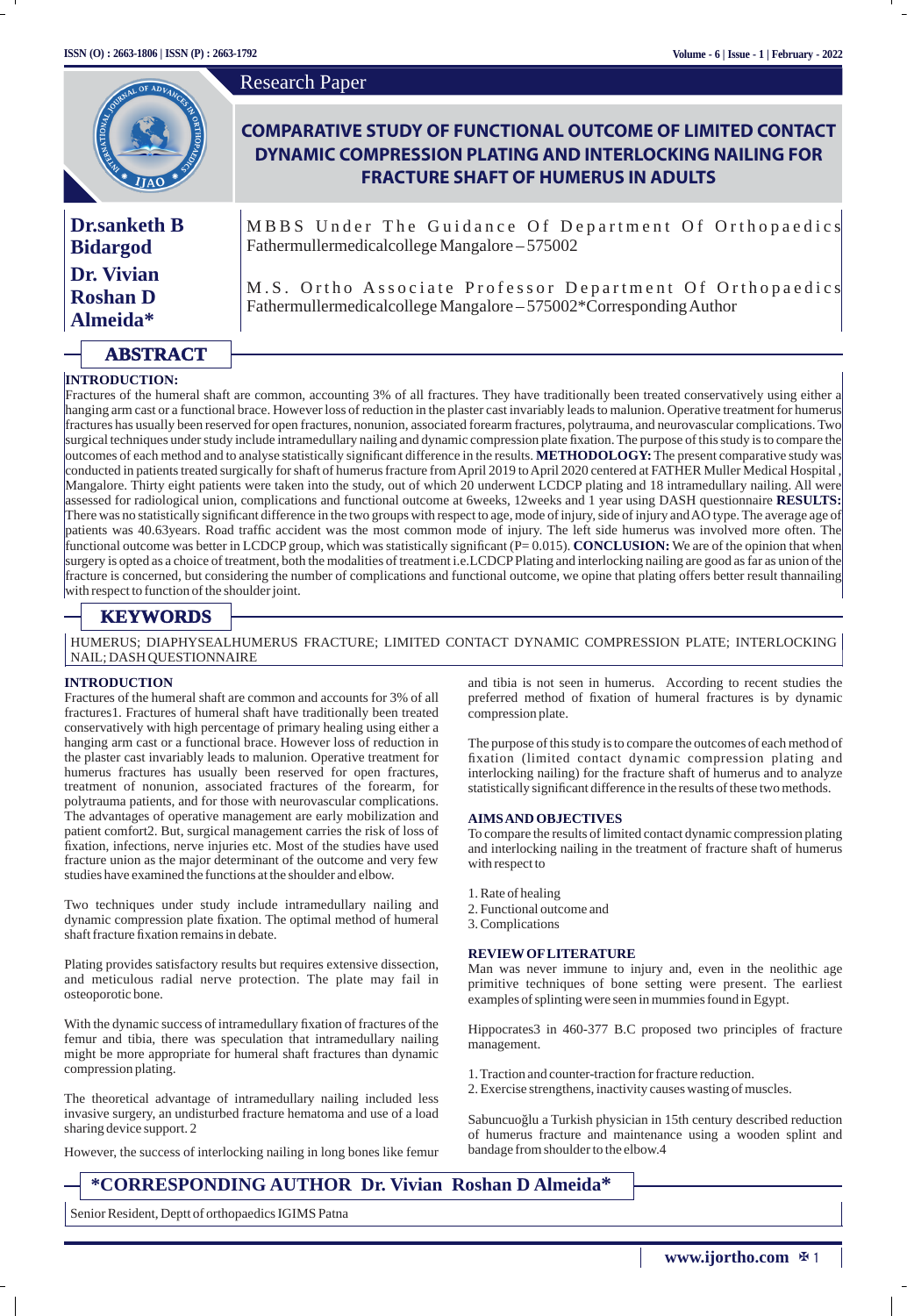### **ISSN (O) : 2663-1806 | ISSN (P) : 2663-1792 Volume - 6 | Issue - 1 | February - 2022**

Hansmann7 of Hamburg first described the use of plates to fix a fracture. He used a malleable plate, the end of which was bent so as to project out through the skin for later removal. Later Arbuthnott lane advocated the procedure for the management of humeral fractures under certain conditions. Plating was finally popularized by the AO group.

Mast and Colleagues10 in 1974 reported 5 percent non unions and 15 percent delayed unions in a series of 100 patients with humeral shaft fractures treated with closed techniques (either U slab, hanging arm cast and thoracobrachialspica).

Rush11 brothers advocated intramedullary nailing of the humerus; they used elastic nails in the proximal diaphyseal fractures. The principle of the nail was that it allows for three point fixation in the intramedullary canal.

The first use of compression plating was by Danis13 in 1949, who used an axially oriented screw to achieve compression.

The design of the screw holes called for a ramp at the margin of the side of the plate hole which allowed increased compression to be applied to the bone. It is also possible to angulate the screw in the holes thus enabling the placement of an interfragmentary screw through the plate. This was a revolution in treatment of diaphyseal fractures. Good results after plating became the rule rather than the exception.

Perren17 in 1989 introduced the limited contact dynamic compression plate (LC-DCP). He described the following aims of this new concept.

-Minimal surgical damage to the blood supply

-Maintenance of optimal bone structure near the implant

-Improved healing in the critical zone in contact with the plate

-Minimal damage to the bone lining at plate removal with reduced risk of refracture.

Lin18 in 1998 conducted a comparative study of treatment of humeral shaft fractures by interlocking nail and plate fixation. He concluded that interlocking nail offered a less invasive surgical technique and more favorable treatment results than plate fixation. He suggested that correct nailing direction, precise surgical techniques, less bulky hardware and stable transfixing screws are the keys to a successful treatment.

Kropflet al19 in 2000 conducted a study of 111 Humerus fractures stabilized with antegrade interlocking nailing and stated that it is a safe technique regarding consolidation rate with advantages regarding mobilization of the upper limb. Careful suturing of the rotator cuff and counter sinking of proximal nail tip is a prerequisite in avoiding permanent lesions of the rotator cuff and shoulder pain.

Chapman and Colleagues21 in a randomized prospective study of 84 patients found that there was no signicant difference in shoulder pain, function scores, range of motion and strength following intramedullary nailing and those treated by compression plating. Antegrade insertion of the nail, if carried out properly, is probably not the main reason for shoulder joint impairment after intramedullary nailing.

Niall and colleagues23 reviewed 49 patients following plate osteosynthesis of humeral shaft fractures. Forty seven fractures (96%) healed radiologically at 14 weeks following surgery. They found no complications as a result of surgery and advocated

plating of humeral shaft fractures as the treatment of choice for non pathological humeral shaft fractures that require operative intervention.

Chen and Andrew24 in 2002 compared fixation stability in 6 matched pairs of human humerus fractures with locked antegrade intramedullary nail or a DCP during cyclic and physiologic loading. They showed that cyclic loading showed no difference between the two groups for average gap displacement or construct stiffness. However, intramedullary fixation has greater failure strength when compared with plate fixation. This may be important for upper extremity partial weight bearing after surgical fixation of diaphyseal

fractures. Putti26 in 2003 compared fixation stability in humeral fractures fixed with intramedullary nail or DCP. In IMN group, no patient had non-union or infection both groups were comparable in terms of functional outcomes and rates of union. The complication rate was higher in IMN group mostly pertaining to shoulder pain.

M.Changulani and colleagues29 in 2006found that intramedullary interlocking nailing can be considered as a better surgical option for the management of diaphyseal fractures as it offers a short union time and lower incidence of infection. They also found that there was no difference in the rate of union and functional outcome.

Mohsen30in his study between 2008-2012 found that the risk of shoulder impingement syndrome and restriction of shoulder and elbow joints was observed minimally or not at all as the proper nail length was determined before surgery on the basis of intact limb radiograph and physiotherapy initiated immediately after surgery.

Raghavendra and Haresh31 between2000-2003 in a comparative study of 36 patients underwent compression plating and antegrade interlock nailing. They found no significant difference between plating or nailing in terms of time to union, compression plating is the preferred method in the majority of fractures of the shaft of the humerus as the joint function is better preserved and lesser need for secondary bone grafting

### **TREATMENT**

Management is of two types 1. Non Operative. 2. Operative.

### **NON OPERATIVE TREATMENT**

Humerus is one of the easiest of the long bones to treat by conservative methods. Hence, closed treatment was the initial treatment of choice for most humeral shaft fractures with a union rate of 90 – 100% could be expected.

The humeral shaft is well enveloped by muscle and has robust blood supply. The wide range of motion of the shoulder and the elbow allows for accommodation of certain degrees of angular, axial and rotational malunion37.

The various treatment modalities can be broadly divided into two groups.

1. Dependency traction methods.

2. Thoraco brachial immobilization.

Dependency traction – here gravity reduces the fracture and maintains the reduction as long as the arm is dependent :

1. Hanging arm cast.

- 2. Coaptation splint or 'U' slab.
- 3. Functional cast bracing.

4. Skeletal traction.

- The types of Thoraco brachial immobilization are
- 1. Jacksonville sling2 or Stockinette Velpeau shoulder dressing.
- 2. Sling and swathe.

3. Open Velpeau type cast.

4. Shoulder spica.

## OPERATIVE TREATMENT

The goal of operative treatment of humeral shaft fractures is to reestablish length, alignment, and rotation with stable fixation that allows early motion and ideally early weight bearing on the fractured extremity.

Though majority of the simple fracture are managed non operatively37. The indications for operative treatment are.

1. Fracture indications

a) Failure to obtain and maintain adequate closed reduction.

Shortening greater than 3 centimeter.

Angulation greater than 20 degrees.

Rotation greater than 30 degrees

b) Segmental fractures

- c) Pathologic fractures.
- d) Intraarticular extension.

2. Associated injuries.